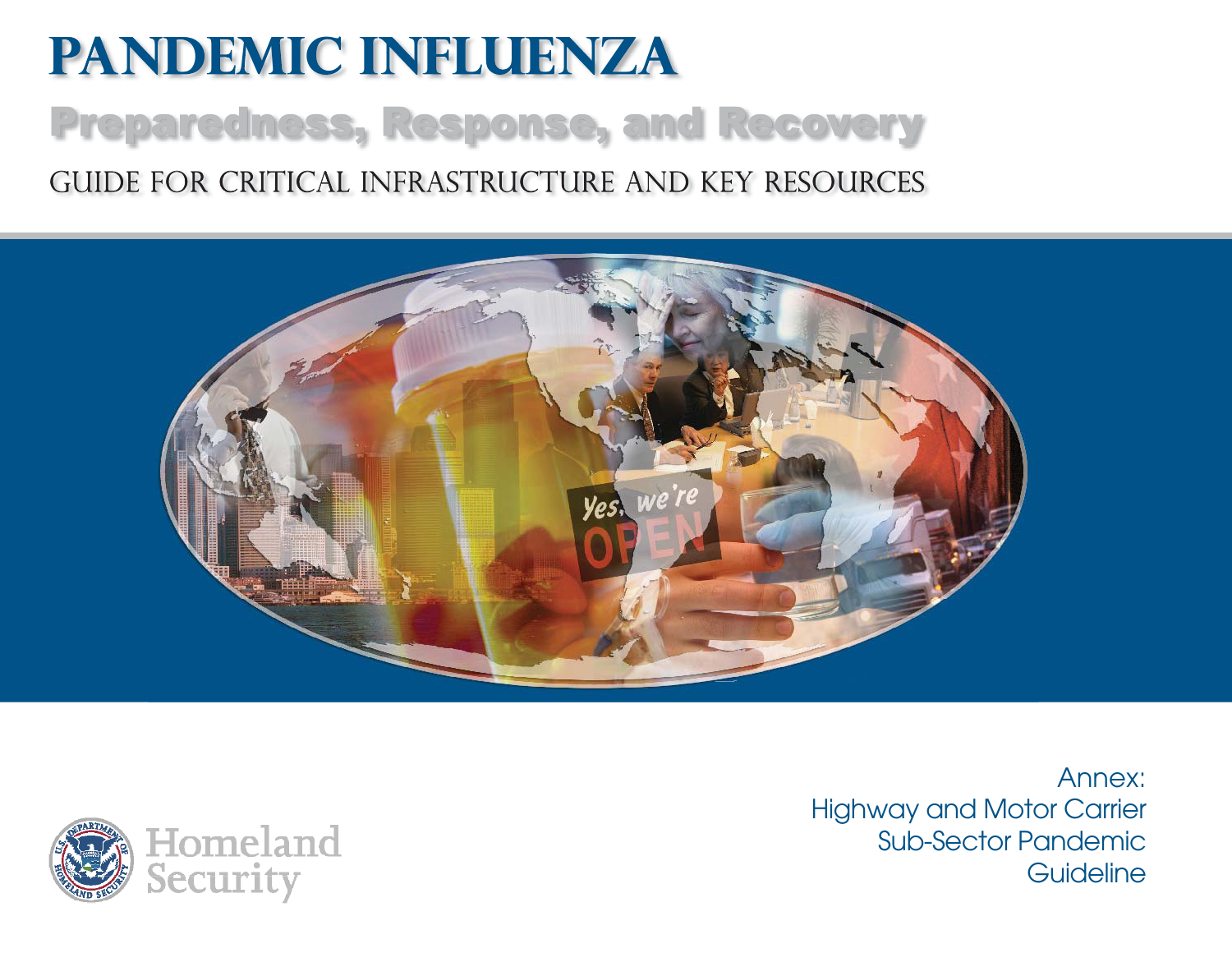

# **ANNEX: Highway and Motor Carrier Sub-Sector Pandemic Influenza Planning Guideline**

**Purpose:** This Sector-specific guideline is an annex to the *Pandemic Influenza Preparedness, Response, and Recovery Guide for Critical Infrastructure and Key Resources* (CIKR Pandemic Influenza Guide) and intends to assist the Highway and Motor Carrier Sub-Sector of the Transportation Sector, and the highway and motor carrier businesses within the Sector, plan for a catastrophic pandemic influenza. Companies that fail to prepare for such a prolonged catastrophic event may find themselves without the staff, equipment, or supplies necessary to continue providing essential transportation services for their customers and the nation. For a copy of the complete CIKR Pandemic Influenza Guide, please see [www.pandemicflu.gov/plan/pdf/cikrpandemicinfluenzaguide.pdf](http://www.pandemicflu.gov/plan/pdf/cikrpandemicinfluenzaguide.pdf).

**How to Use Guidelines:** The guideline serves as a non-prescriptive reference for owner-operators and a practical tool for business planners can to augment and tailor existing emergency response plans given the unique challenges an influenza pandemic presents. **It is important to integrate this pandemic influenza planning with your existing business continuity and emergency response plans and/or the CIKR Pandemic Influenza Guide's comprehensive framework for pandemic influenza catastrophic planning.** This annex addresses the major challenges the Highway and Motor Carrier Sub-Sector may face and should assess in its pandemic influenza planning within the seven key areas of vulnerability highlighted in blue boxes in the Guideline. While not necessarily applicable to all businesses or entities in a given sector, each relevant *Action*, *Supporting Action,* and *Question* in this Guideline can be integrated and managed as a separate checklist item during the planning process.

- •**Actions**: These are primary checklist items with numerous related supporting actions and questions to consider.
- •**Supporting Actions**: Expanding on the overarching action, these supporting actions offer specific suggestions for further study.
- • **Questions to Consider**: These questions are designed to focus on the main and supporting actions. The questions are not comprehensive; they are designed simply to represent a starting point to stimulate thinking about further actions and options.

**Planning Assumptions:** Influenza pandemics are unpredictable events; it is impossible to forecast their characteristics or severity accurately. The Centers for Disease Control and Prevention define a severe pandemic influenza as a Category 4 or 5 with case fatality ratio of 1 percent or higher. Given today's highly mobile population, if a severe pandemic influenza emerges, outbreaks may occur nearly simultaneously across the country making reallocation of resources more difficult than in other emergencies. Therefore, each sector must rely primarily on its own internal resources and workers, for protection (including security) and response. While an influenza pandemic will likely affect a given community for six to eight weeks, nationally a wave may linger for up to 12 weeks. Thus, even though a community outbreak may have subsided, businesses in those communities that depend on a national supply chain may find themselves without the necessary materials, supplies, and workforce because other communities across the country may still be affected by an outbreak. The guidance, which is based on disease impact assumptions ([pandemicflu.gov/plan/pandplan.html](http://pandemicflu.gov/plan/pandplan.html)) from the CDC, includes the following:

- •*Susceptibility to the pandemic influenza virus will be universal.*
- •*Once sustained person-to-person transmission begins, the disease will spread rapidly around the globe.*
- •*The clinical disease attack rate will likely be 30 percent or higher in the overall population during the influenza pandemic.*
- • *Rates of absenteeism will depend on the severity of the influenza pandemic. In a severe influenza pandemic, absenteeism attributable to illness, the need to care for ill family members, and fear of infection may reach 40 percent during the peak weeks of a community outbreak.*
- •*Epidemics will last 6-8 weeks in affected communities.*
- •*Multiple waves (periods where community outbreaks strike across the country) will likely occur with each lasting 2-3 months*.

For detailed information on the complete set of planning assumptions and the influenza pandemic context, see Section 3 of the CIKR Pandemic Influenza Guide and the other Federal guidance at [www.pandemicflu.gov](http://www.pandemicflu.gov/).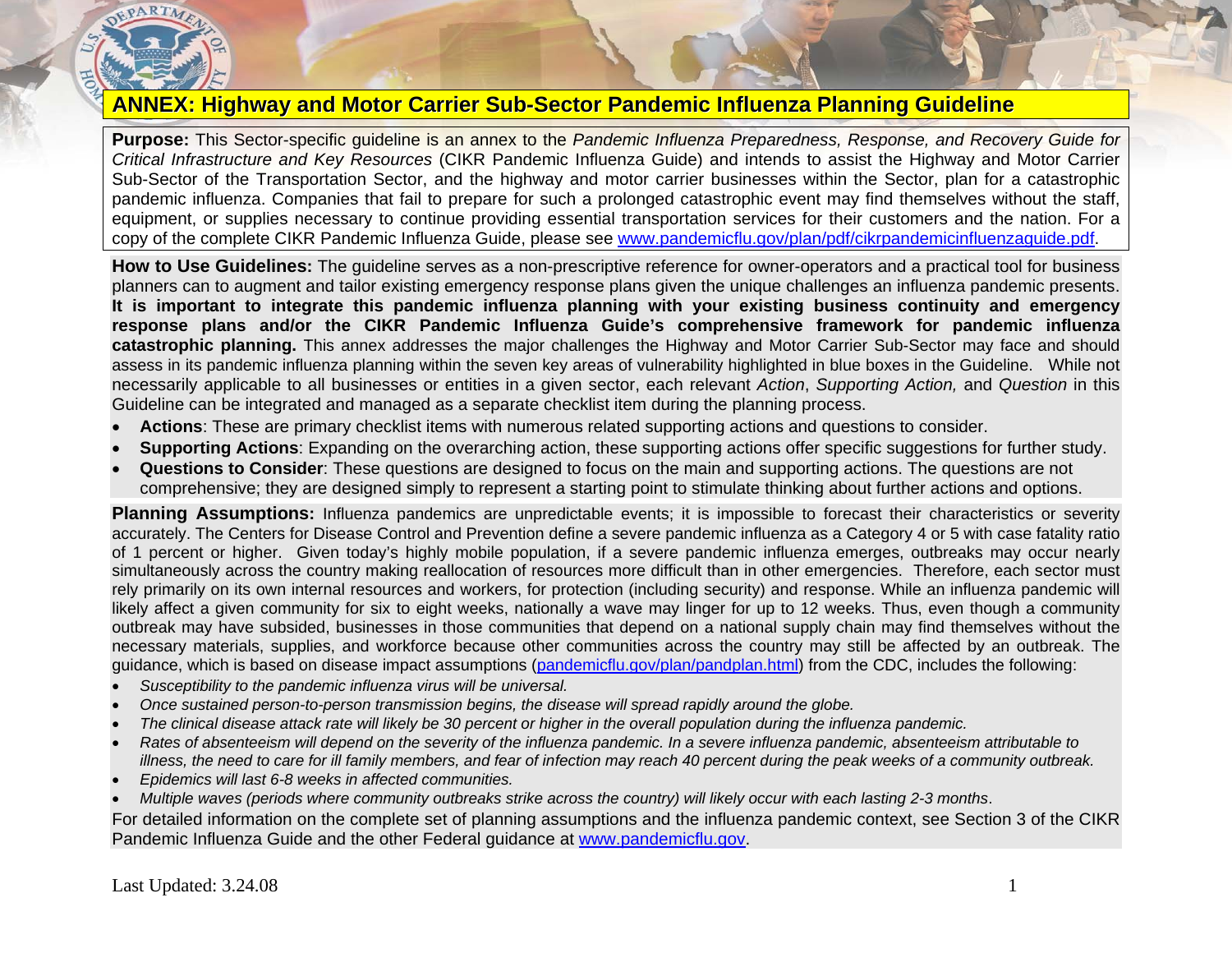

## ESSENTIAL SERVICES, FUNCTIONS, AND PROCESSES

Whether transporting passengers by bus, taxi, or paratransit vehicle; shipping goods and services by commercial trucks around town or across the country; maintaining the nation's highway infrastructure (i.e., highways bridges, tunnels and operations centers); working in a transportation-related job; or shipping or receiving transported goods, the Sub-Sector's impact on the nation's economy and social stability is significant. Any disruption to these key highway transportation services and infrastructure may cause significant local, regional and even national challenges potentially putting the delivery of critical food, fuel, and medical supplies, as well as emergency response equipment, supplies, and personnel at risk. Proactive planning with emergency management and safety officials and community leaders will facilitate the successful integration of essential highway and motor carrier business operations into community emergency response planning. Primarily a service sector, this sub-sector's chief function is assuring the movement of people and others' goods/products. Other essential functions and processes include: *customer service and support; intermodal transfer operations; scheduling and dispatch; transport and delivery; HAZMAT and specialty transport; business and HR support operations; critical equipment (mobile and fixed) and highway infrastructure maintenance and operations; and passenger, worker and operational safety.*

#### **ACTION Identify and assess all of your system's essential services, functions, and processes.**

| SUPPORTING ACTIONS                                                                                                                 | QUESTIONS TO CONSIDER                                                                                                                                                                                                                                                            |
|------------------------------------------------------------------------------------------------------------------------------------|----------------------------------------------------------------------------------------------------------------------------------------------------------------------------------------------------------------------------------------------------------------------------------|
| Maintain all essential services, functions, and<br>processes required to sustain essential<br>business operations.                 | What are the influenza pandemic implications on volume, supply, and demand for your<br>most critical customers, and what would the impacts be on your business operations (e.g.,<br>effects on charter bus services for school trips, and delivery of food/supplies to resorts)? |
| Prioritize critical customers given their value<br>to sustaining the business and the community.                                   | How likely are your customers (e.g., suppliers, brokers, and shippers) and their<br>manufacturer customers able to operate during an influenza pandemic (e.g., at what point<br>will a toy distributor, reliant on international production plants, cease operations)?           |
| Prioritize business services and functions<br>based on their value to essential customers<br>and the community.                    | How might your business' typical services be adapted creatively during an influenza<br>pandemic to other more essential purposes for the community, region, or nation (e.g.,<br>charter buses as environmentally controlled medical supply freight transporters, taxis           |
| Identify potential "non-essential" services,<br>functions, and processes you can suspend or<br>adapt to other more essential uses. | augmenting traditional public bus routes to reduce public contact among passengers)?<br>Have you communicated with your critical customers and your community emergency<br>response officials the need to jointly plan and prepare for an influenza pandemic?                    |

# ESSENTIAL ASSETS AND EQUIPMENT

Unlike other disasters, an influenza pandemic will not physically damage transportation assets and infrastructure. However, highway and motor carrier planners need to assess the impact absenteeism may have on equipment positioning, reduced operations for regular vehicle maintenance and repair sites (e.g., truck stops, repair shops, and towing firms), and delayed in-house maintenance on essential assets and equipment. For operational maintenance sites, an influenza pandemic's impact on "just-in-time" supply chain could have significant implications for the availability of adequate repair parts and supplies. Essential assets include: *trucks; buses; paratransit vehicles; warehouse movement and storage equipment; intermodal material and transfer cranes; customer tracking and electronic interface; and Internet and telecommunications services for dispatch, inventory management and control.*

#### **ACTION** Review all equipment critical to support each essential function.

| SUPPORTING ACTIONS                                                                                                                                                 | QUESTIONS TO CONSIDER                                                                                                                                                                                                                         |
|--------------------------------------------------------------------------------------------------------------------------------------------------------------------|-----------------------------------------------------------------------------------------------------------------------------------------------------------------------------------------------------------------------------------------------|
| I Identify primary and supporting assets and<br>equipment that must operate continuously<br>and/or at key periods to sustain essential<br>functions and processes. | Can you modify your typical processes temporarily to sustain essential assets and<br>equipment (e.g., employing drivers and vehicles in a more efficient manner or sharing<br>ground support equipment with less essential local businesses)? |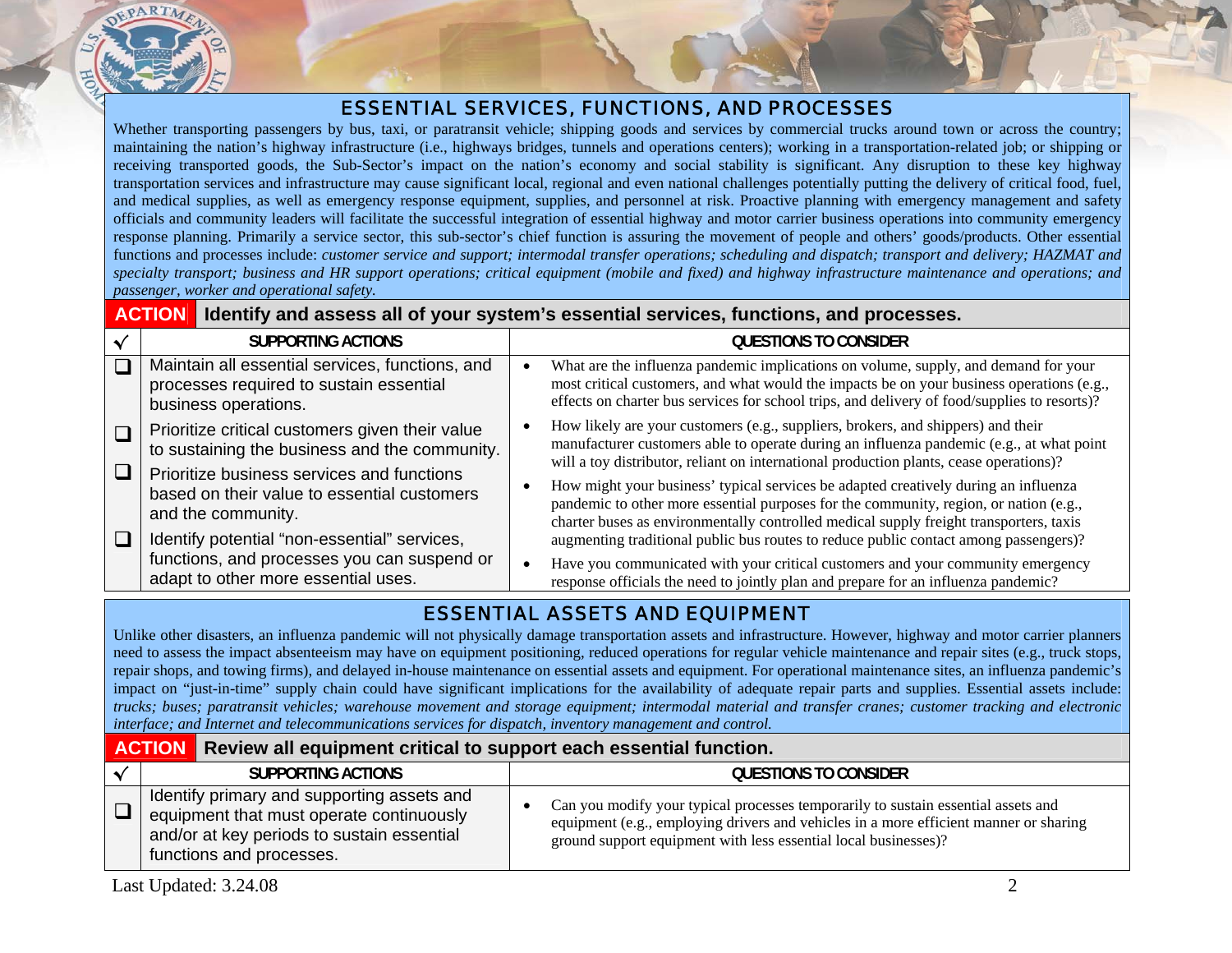|  |  | Plan to rely on in-house or available local<br>maintenance and repair/replacement support<br>for up to 12 weeks during an influenza   |                                                                                                                                                                                 | What other challenges or opportunities will affect your operations, and assets and<br>equipment (e.g., will drivers who are absent permit other drivers to use their vehicles as<br>temporary replacements for non-working vehicles)?                                  |
|--|--|---------------------------------------------------------------------------------------------------------------------------------------|---------------------------------------------------------------------------------------------------------------------------------------------------------------------------------|------------------------------------------------------------------------------------------------------------------------------------------------------------------------------------------------------------------------------------------------------------------------|
|  |  | pandemic wave.<br>Review the business' primary and supporting                                                                         |                                                                                                                                                                                 | How will changes in demand (e.g., potential for decreased demand from ice cream<br>distributors for refrigerated capacity and increased demand for mortuary support) affect<br>essential equipment demand and operations?                                              |
|  |  | assets to identify potential single-point failures<br>and possible cascading consequences.                                            | When assessing potential single-point failures, have you considered all possible primary<br>and supporting asset/equipment challenges (e.g., driver availability and licensure; |                                                                                                                                                                                                                                                                        |
|  |  | Consider how each action relates to those<br>developed to address other emergencies in<br>existing business contingency plans, and in |                                                                                                                                                                                 | maintenance technician certification; fueling availability; repair center operations; bridge<br>and roadway maintenance; replacement and repair part accessibility; Internet and<br>telecommunications scheduling and control; and dispatch resilience)?               |
|  |  | the Transportation Sector-Specific Plan to the<br>National Infrastructure Protection Plan (NIPP).                                     |                                                                                                                                                                                 | Have you developed standard operating and emergency procedures for your essential<br>processes and equipment, and, have you distributed them broadly to managers and staff?                                                                                            |
|  |  | (www.dhs.gov/xlibrary/assets/Transportation_Base_<br>Plan 5 21 07.pdf)                                                                |                                                                                                                                                                                 | Do your contingency plans specifically address the potential disruption of critical fueling<br>and maintenance and repair sites in the city and on the highway, and the potential for a<br>shortage of fuel, repair parts and supplies at those sites still operating? |

| <b>ACTION</b>                                                                                                                                                                          | Prepare to sustain essential equipment for a wave lasting up to 12 weeks.                                                                                                                                                                                                      |
|----------------------------------------------------------------------------------------------------------------------------------------------------------------------------------------|--------------------------------------------------------------------------------------------------------------------------------------------------------------------------------------------------------------------------------------------------------------------------------|
| <b>SUPPORTING ACTIONS</b>                                                                                                                                                              | <b>QUESTIONS TO CONSIDER</b>                                                                                                                                                                                                                                                   |
| Prioritize the options available to you to<br>support demands on your resources.                                                                                                       | Is excess operational capacity available in your business' essential assets to sustain<br>functions and reduce demands on equipment and workers (e.g., typically more qualified<br>drivers available than operational trucks/buses, or more vehicles available than drivers)?  |
| Assess recurring and preventative<br>maintenance requirements.                                                                                                                         | If you do not have sufficient replacements parts available on-site or locally, could you<br>develop a mutual aid pact (e.g., collaborate among small businesses to support a local<br>shared maintenance site with adequate stocks of repair parts and backup key personnel)?  |
| Assess implications if your essential assets<br>fail early on during the pandemic outbreak.                                                                                            | What is the frequency for all routinely scheduled maintenance on essential primary and<br>secondary assets and equipment, and the criticality of performing on this schedule? And,<br>can you easily defer or accelerate scheduled maintenance on short notice?                |
| Consider establishing an influenza pandemic<br>mutual aid program among similar<br>small/medium and even large businesses to<br>assist each other with sustaining essential<br>assets. | Do you have updated emergency operating plans for these assets to effectively address<br>pandemic conditions (e.g., incorporated social distancing strategies, disciplined personal<br>hygiene, possible use of personal protective equipment, and equipment decontamination)? |

DEPARTME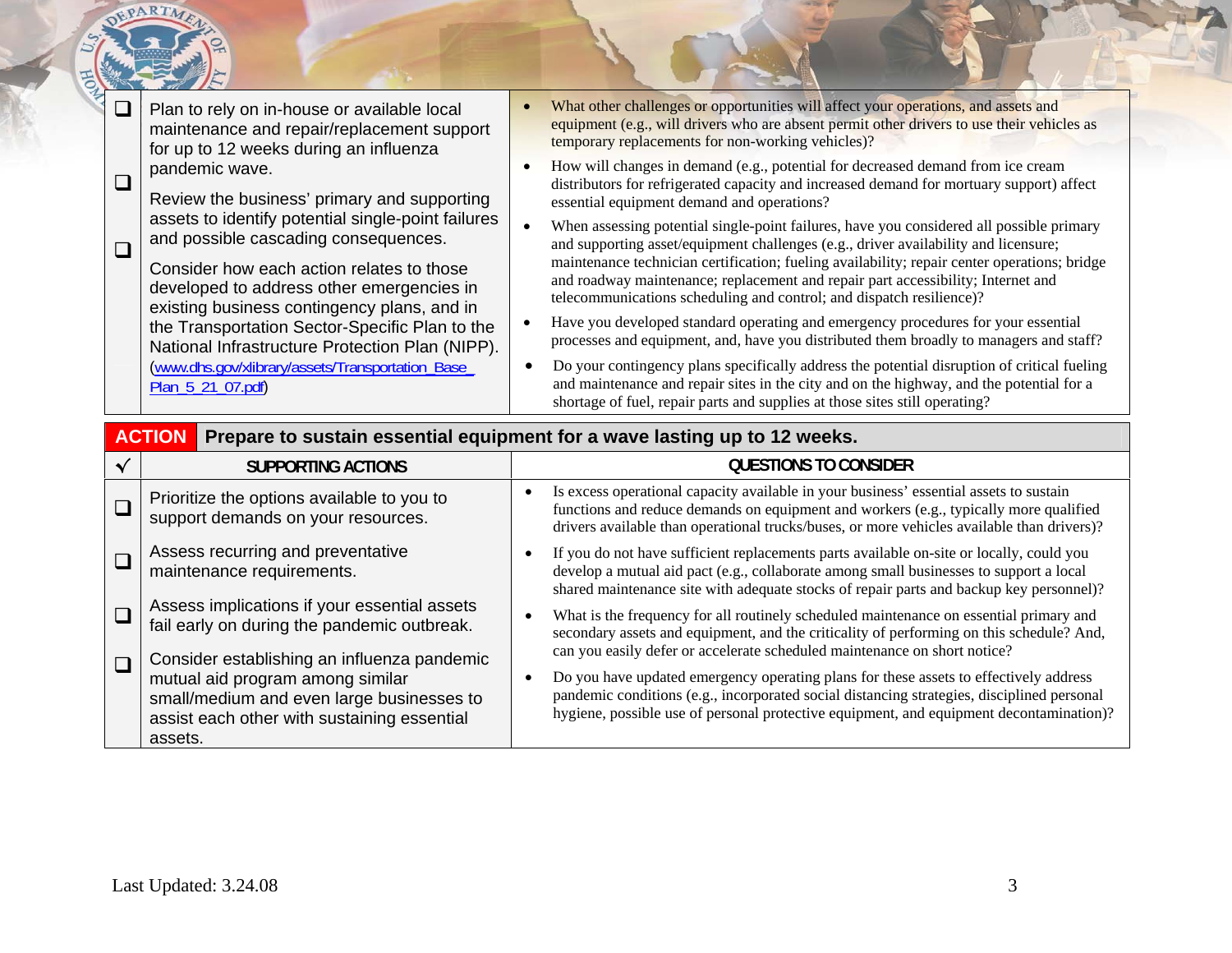

## ESSENTIAL RAW MATERIALS AND SUPPLIES

A severe pandemic may disrupt access to your and your supplier's essential materials and supplies for up to 12 weeks. The negative effects on individuals, businesses, and the nation from the illness directly, and disease mitigation strategies indirectly, may affect the production and delivery of all types of materials and supplies for a much longer than other disasters. Highway and motor carrier businesses should, where possible, fully explore and assess their supply chain networks from their in-house storage capacity through all 1<sup>st</sup>, 2<sup>nd</sup>, and beyond distributor levels to the source of the materials. Given a reliance on "just-in-time" delivery and the potential impacts that could shut down your supply chain, you may want to consider stockpiling items such as lubricants, filters, belts, tires, batteries, and key parts, as well as worker protection and cleaning material (e.g., masks, gloves, hand sanitizer).

|              | <b>ACTION</b>                                                                                                                     | Identify materials and supplies to sustain essential functions and equipment for up to 12 weeks.                                                                                                                                                                                                                                                                                           |
|--------------|-----------------------------------------------------------------------------------------------------------------------------------|--------------------------------------------------------------------------------------------------------------------------------------------------------------------------------------------------------------------------------------------------------------------------------------------------------------------------------------------------------------------------------------------|
| $\checkmark$ | SUPPORTING ACTIONS                                                                                                                | QUESTIONS TO CONSIDER                                                                                                                                                                                                                                                                                                                                                                      |
| $\Box$       | Identify critical material and supplies (e.g.,<br>fuel, lubricants, refrigerants, filters, repair                                 | How much of which materials/supplies (e.g., gallons of diesel, quarts of lubricants) are<br>$\bullet$<br>required to sustain the most essential operations for up to 12 weeks?                                                                                                                                                                                                             |
|              | parts,) necessary to maintain essential<br>transportation assets and equipment.                                                   | How many days supply do you stock onsite for essential fuels and supplies, and how will<br>$\bullet$<br>you obtain the difference in a pandemic influenza emergency both locally and on the road?                                                                                                                                                                                          |
| $\Box$       | Prioritize essential material and supplies<br>necessary to operate equipment and sustain                                          | Are there realistic options for obtaining these essential materials/supplies elsewhere during<br>$\bullet$<br>an influenza pandemic (e.g., fed/state/local government stockpile, mutual assistance<br>business stockpile, or excess capacity in large or non-essential businesses)?                                                                                                        |
|              | essential functions.<br>Identify options to reduce demand for                                                                     | What available supplies might you substitute as backups temporarily for preferred essential<br>ones (e.g., a dyed diesel fuel, biodiesel, synthetic fuels and lubricants)?                                                                                                                                                                                                                 |
| $\Box$       | essential supplies and materials.                                                                                                 | Are there operations and maintenance/repair processes (e.g., extend period between<br>lubricant replacement) you could modify to reduce demand on stocking supplies?                                                                                                                                                                                                                       |
| $\Box$       | Assess all internal and external supply-chain<br>support operations and contracts.                                                | How might small/medium-sized businesses collaborate to reduce their risk and<br>$\bullet$<br>vulnerability for essential supplies and materials (e.g., a local or regional stockpile for high<br>value, low turnover critical repair parts and hazardous materials)?                                                                                                                       |
| $\Box$       | Explore options that might reduce the need to<br>stockpile high-cost supplies or hazardous<br>materials on-site at each business. | Are there specialty support operations and supply requirements for transportation cargos<br>$\bullet$<br>and/or handling situations (e.g., tank wash locations and cleaning supplies for bulk<br>hazardous materials)?                                                                                                                                                                     |
| $\Box$       | Assess costs to procure, stock, and/or ensure<br>delivery of essential materials.                                                 | Are there new or additional procedures and supplies necessary to ensure vehicles (trucks,<br>$\bullet$<br>trailers and buses) and appropriate cargos are cleaned and adequately disinfected between<br>trips/shifts and load changes (e.g., sufficient and appropriate cleaning solutions available<br>to disinfect the interior of buses between shifts or as often as deemed necessary)? |
|              |                                                                                                                                   | What can you afford to stockpile and what must you stockpile, and how do you fund these<br>$\bullet$<br>extraordinary costs (e.g., retained earnings, special disaster fund, government support)?                                                                                                                                                                                          |

|                                                                                                                  | <b>ACTION</b> Determine the most effective ways to ensure an adequate supply of essential materials.                                                                   |  |  |
|------------------------------------------------------------------------------------------------------------------|------------------------------------------------------------------------------------------------------------------------------------------------------------------------|--|--|
| <b>SUPPORTING ACTIONS</b>                                                                                        | <b>QUESTIONS TO CONSIDER</b>                                                                                                                                           |  |  |
| Identify physical or safety limitations in<br>  stocking sufficient essential supplies and<br>materials locally. | • Is there adequate space on-site to expand storage of fuels and supplies temporarily?<br>Are open warehouses or storage containers available locally on short notice? |  |  |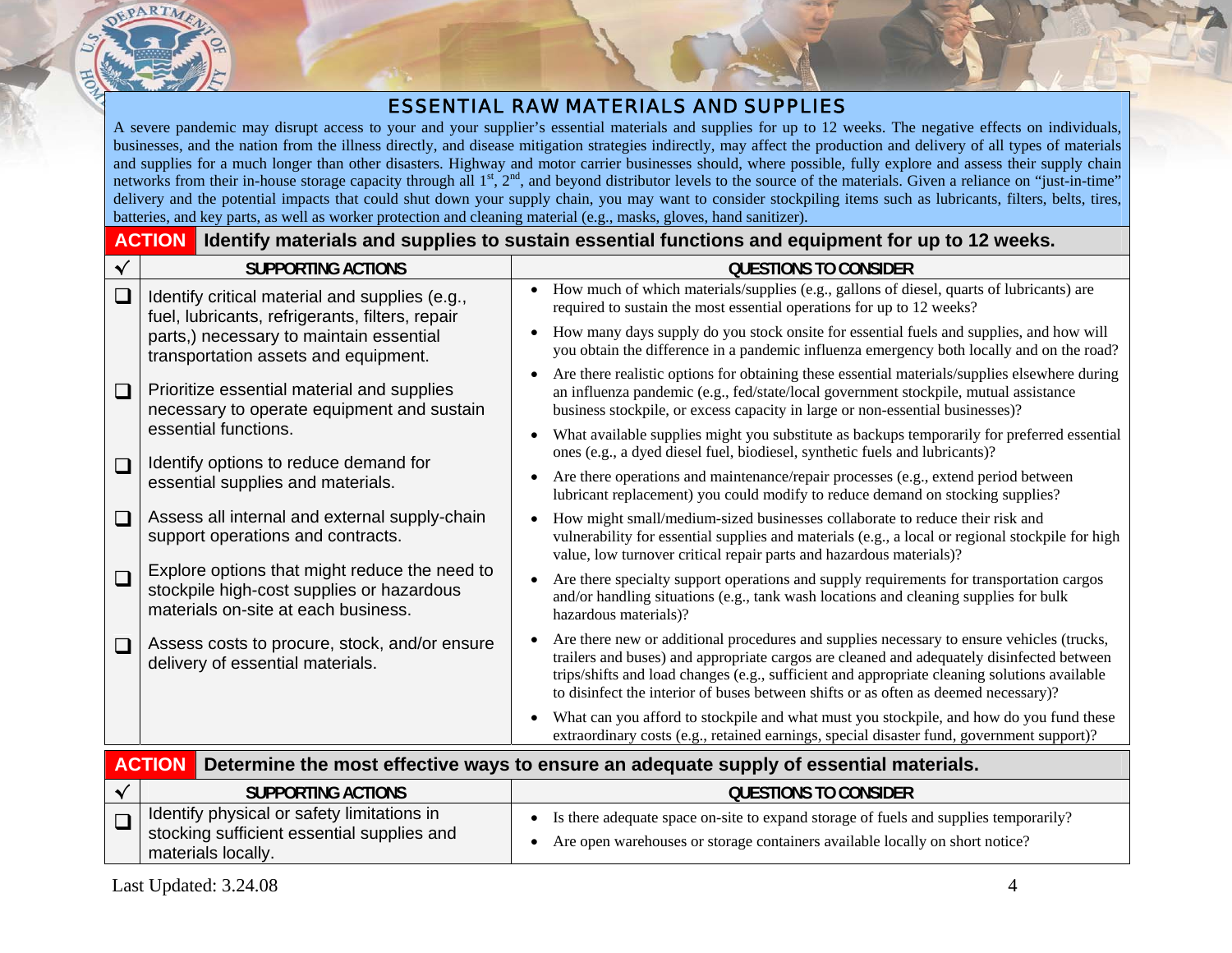

 $\Box$ Coordinate with all supply-chain vendors and normal support sites.

- Can these essential materials and supplies be safely, legally, and practically stored at regional distribution centers or at dispersed sites along likely travel routes?
- Have you authorized essential workers to make purchases via credit card or purchase
- Do you have pre-established contracts with multiple vendors of essential supplies?
- What happens if your supply chain cannot provide critical materials or supplies? How quickly would your ability to provide essential service be affected, and how will you notify and coordinate with customers, vendors, and government emergency response officials?
- Have you integrated your planning with all your local/regional suppliers to promote priority support for your essential requirements (e.g., repair sites and fueling stations)?
- Are there vulnerabilities in the support to your primary suppliers and supply sites (e.g., is there a priority for fuel distributors to re-supply specific gas stations and truck stops)?
- How can you provide incentives for your essential suppliers and support contractors to become better prepared (e.g., collaborate on planning, integrate preparedness training, and stipulate pandemic planning and certification in all supply contracts)?

# ESSENTIAL WORKERS

A severe pandemic may generate extended absences for essential workers that might affect you and your supply chain. During a severe pandemic, the level of workforce absenteeism may approach 40 percent. To complicate matters, the disease will strike randomly among employees from the boardroom to the mailroom. Implementing disciplined personal hygiene and social distancing strategies in the workplace may reduce potential worker absenteeism for illness and other related reasons. Businesses may consider stockpiling certain medical (e.g., antiviral medications, see [www.pandemicflu.gov/vaccine/medantivirals.html](http://www.pandemicflu.gov/vaccine/medantivirals.html)) and non-medical countermeasures (e.g., hand disinfectants, gloves and masks). A list of essential workers will likely include: *trained and licensed drivers; scheduling and dispatch personnel; maintenance and repair technicians; intermodal transfer and warehouse specialists; Emergency Operations Center (EOC) and communications and computer support; security personnel; business and HR support; training specialists; operational and executive management.* 

#### **ACTION Identify the types and numbers of workers critical to sustain essential functions. √ SUPPORTING ACTIONS QUESTIONS TO CONSIDER**   $\Box$  $\Box$  $\Box$ Identify essential workers based on their position/skills necessary to sustaining essential functions and equipment. Define the roles and responsibilities of employees, labor organizations, staff, supervisors, managers, and staff medical personnel during an influenza pandemic. Assess impacts from short-term and extended absences by essential workers. • Have you formally identified and communicated the worker categories and specific workers who are essential to operate and maintain the essential functions and equipment necessary to sustain your most essential services? • Are there constraints in employing union workers for specific local worker contracts (e.g., can skilled maintenance technicians serve as long-haul drivers temporarily)? • What different challenges do you face with full-time, part-time, or seasonal employees, and how will you address these in your planning and preparedness efforts? • Are there differences in your workforce by age and/or family status (e.g., employees with younger children may be affected more by school closures and self-quarantine or "boomer" age workers who care for elder family members at home)?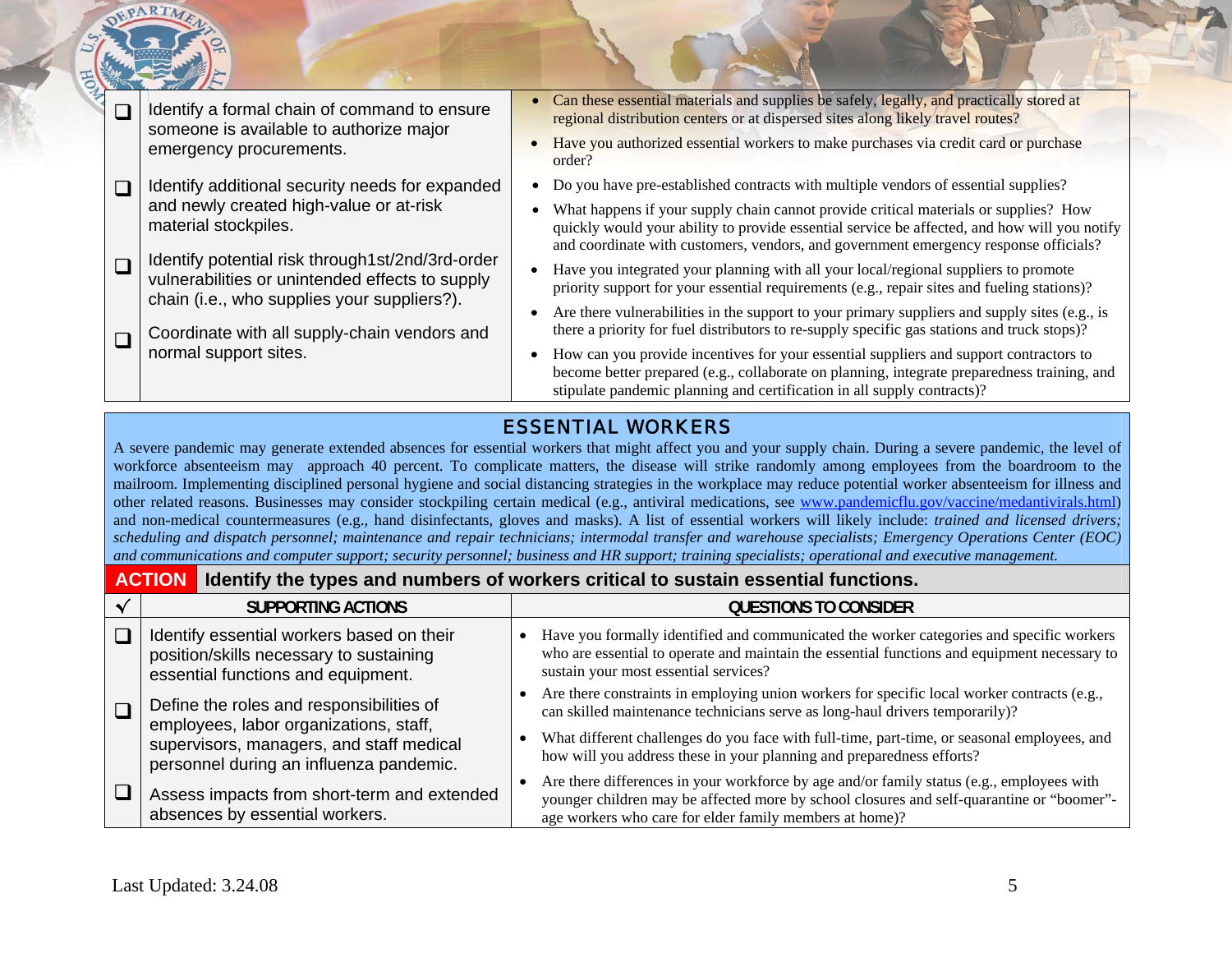| $\Box$           | Assess requirements given differences in<br>operational demands for essential workers<br>(e.g., independent long haul drivers vs. office-<br>based dispatchers).<br>Assess your options to obtain contractor<br>backup support on essential operations and<br>determine how quickly that can be started. | Do your contract employees provide in-house services for vehicles and warehouse<br>distribution operations (e.g., workplace cleaning, HAZMAT disposal, equipment repair)?<br>• What are the different workforce challenges for on-site vs. off-site and full vs. part-time<br>contractors to perform critical functions?<br>What essential operations might you need to maintain temporarily through external contract<br>support (e.g., site and vehicle movement security, medical providers at truck stops)? |
|------------------|----------------------------------------------------------------------------------------------------------------------------------------------------------------------------------------------------------------------------------------------------------------------------------------------------------|-----------------------------------------------------------------------------------------------------------------------------------------------------------------------------------------------------------------------------------------------------------------------------------------------------------------------------------------------------------------------------------------------------------------------------------------------------------------------------------------------------------------|
|                  | <b>ACTION</b>                                                                                                                                                                                                                                                                                            | Identify policies and procedures to protect and sustain workers during an influenza pandemic.                                                                                                                                                                                                                                                                                                                                                                                                                   |
|                  | <b>SUPPORTING ACTIONS</b>                                                                                                                                                                                                                                                                                | <b>QUESTIONS TO CONSIDER</b>                                                                                                                                                                                                                                                                                                                                                                                                                                                                                    |
| $\Box$<br>$\Box$ | Reduce demands on essential workers.<br>Temporarily augment essential worker ranks.                                                                                                                                                                                                                      | Are there practical temporary options you can exploit to increase worker availability (e.g.,<br>$\bullet$<br>extending shifts to 12 hours, adding overtime, and using other non-essential workers)?                                                                                                                                                                                                                                                                                                             |
| $\Box$           | Coordinate with officials on using non-licensed<br>workers during an influenza pandemic.                                                                                                                                                                                                                 | Could you send non-essential staff home to reduce disease transmission at the workplace?<br>$\bullet$<br>Have you considered the need for and conditions requiring more extreme measures, such as<br>sequestering essential dispatch or distribution workers on-site?                                                                                                                                                                                                                                           |
| $\Box$           | Emphasize worker/workplace disease control/<br>protection. See: www.pandemicflu.gov/plan/<br>workplaceplanning/index.html.                                                                                                                                                                               | Have you considered stockpiling emergency supplies such as food and water for workers<br>who are "trapped" or sequestered at the worksite?<br>Will your State temporarily waive CDL certification to perform essential jobs temporarily?<br>٠                                                                                                                                                                                                                                                                   |
| ❏                | Determine the types of Personal Protective<br>Equipment (PPE) that may be best for your<br>various worker types and worksites. For<br>information on suggested PPE use, see:<br>www.osha.gov/Publications/influenza_pandemic.html.                                                                       | In a crisis, will your State recognize another State's operator's CDL and certification (e.g.,<br>$\bullet$<br>to allow qualified drivers to cross state lines and assist)?<br>Have you cross-trained workers to perform essential jobs temporarily in an emergency (e.g.,<br>HR specialists cross-trained to perform dispatcher duties)?<br>Could you employ off-site work options for part of your staff (e.g., schedulers)?<br>$\bullet$                                                                     |
| ❏                | Consider, where practical, plans to have an<br>increased number of employees work from a<br>safer off-site location, such as their homes.                                                                                                                                                                | How will you ensure IT systems can support any increases in employees working offsite?<br>$\bullet$<br>Should you enhance your worksite and vehicle (driver, passenger and cargo areas) cleaning<br>procedures (www.osha.gov/Publications/influenza_pandemic.html)?                                                                                                                                                                                                                                             |
| ❏                | Develop protocols (i.e., seek medical<br>attention, stay away from work, notify<br>supervisor) for employees to follow if they<br>contract virus, show symptoms, or have ill<br>family members.                                                                                                          | How do you fund the costs associated with stocking worker protection items such as masks<br>and additional cleaning materials, and possibly, with appropriate medical oversight and<br>support, antiviral medications?<br>What impacts will disease protection options such as PPE use have on worker productivity<br>(e.g., can you use PPE when performing your heavy physical labor in warehouse movement<br>and truck loading operations)?                                                                  |
| ⊔                | Consider implementing a process to screen<br>employees and visitors at the entrances to<br>your critical facilities.                                                                                                                                                                                     | Have you established a process to monitor and support ill employees and their families?<br>$\bullet$<br>Have you considered closing non-critical common areas, such as break and lunch rooms?<br>$\bullet$<br>Have you considered the need and your ability to practically separate staff (e.g., material<br>$\bullet$<br>handlers and drivers) during transfers of goods at shippers and regional distribution centers?                                                                                        |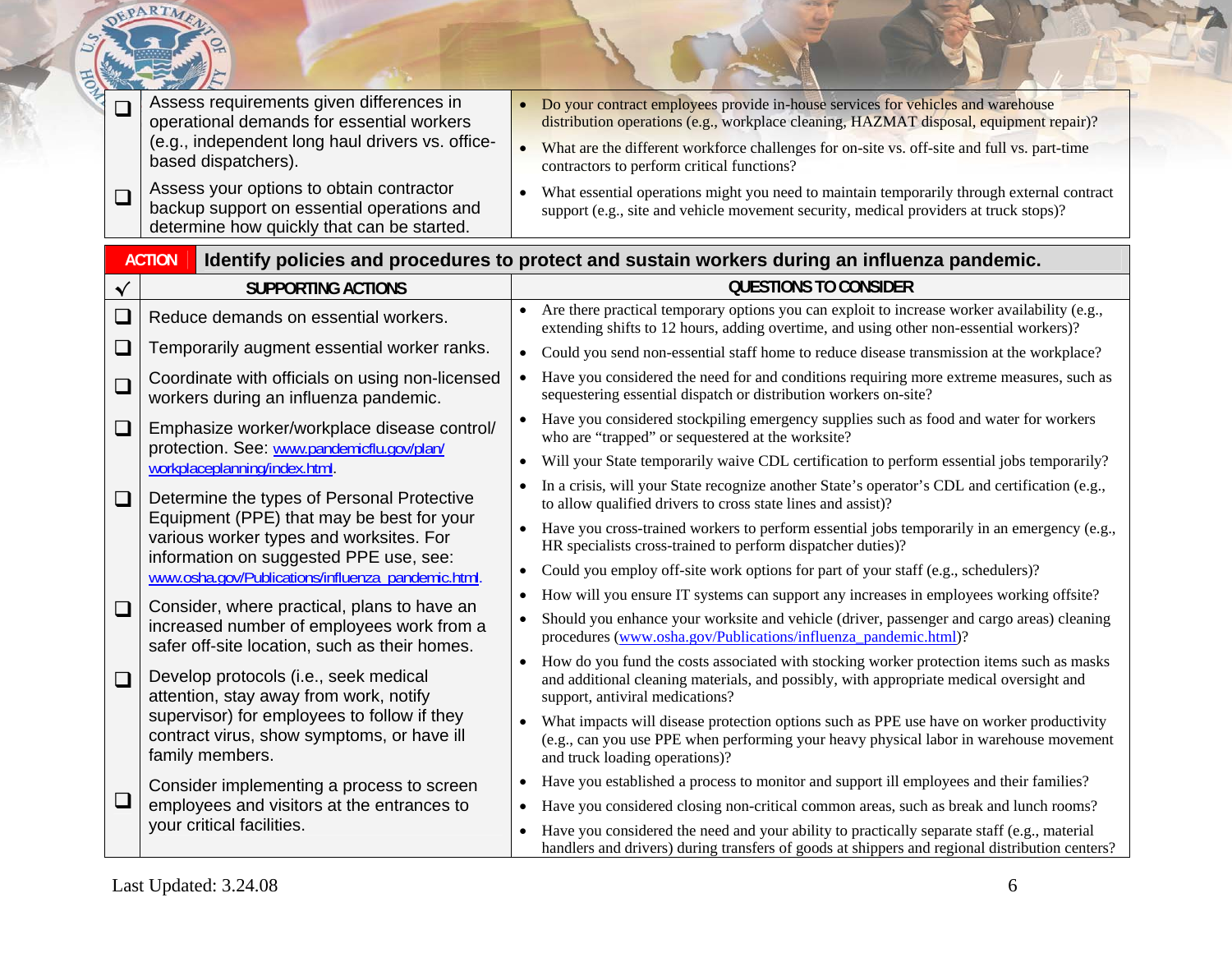

|              | <b>ACTION</b>                                                                               | Identify Human Resource (HR) and protective actions to sustain essential workforce.                                                                                                             |  |  |  |
|--------------|---------------------------------------------------------------------------------------------|-------------------------------------------------------------------------------------------------------------------------------------------------------------------------------------------------|--|--|--|
| $\checkmark$ | <b>SUPPORTING ACTIONS</b>                                                                   | <b>QUESTIONS TO CONSIDER</b>                                                                                                                                                                    |  |  |  |
|              | Assess standard Highway and Motor Carrier<br>business HR policies and procedures.           | Have you adapted existing and/or developed new sick leave policies to support ill workers<br>and ill family members (www.pandemicflu.gov/plan/community/commitigation.html)?                    |  |  |  |
|              | Develop additional HR policies specific to<br>pandemic response.                            | Have you met with unions and other HR groups on implementing new policies temporarily?<br>$\bullet$<br>Have you communicated with workers and their families about potential HR policy changes? |  |  |  |
| $\Box$       | Identify likely legal considerations that may<br>arise from these new HR actions.           | Have you identified possible actions to help reduce potential abuse of the leave policies you<br>have adapted to account for the possible extended absences by employees?                       |  |  |  |
| $\sqcup$     | Develop plans and procedures that provide<br>support and assistance to employees' families. | Have you identified legal and business effects from employing emergency HR policies (e.g.,<br>costs associated with leave policies, essential vs. non-essential worker status)?                 |  |  |  |
|              | Provide regular communication to all staff on<br>the latest pandemic recommendations.       | Have you considered relevant Federal, State, or local laws (e.g., Federal Medical Leave Act,<br>www.dol.gov/esa/whd/fmla/) that govern extended emergency leave for employees?                  |  |  |  |
|              |                                                                                             |                                                                                                                                                                                                 |  |  |  |

# ESSENTIAL INTERDEPENDENCIES

When an influenza pandemic strikes, it will affect all sectors of society. Preparedness and response will require a coordinated nation-wide response, including Federal, State, and local governments and most importantly the private sector. To enable a swift pandemic response and recovery, the Highway and Motor Carrier Sub-Sector must identify and be able to sustain its essential interdependencies within and across sectors. Interdependencies requiring advanced coordination include support from utilities, businesses, government agencies, as well as essential goods and services, including fuel, electricity, telecommunications, and first responders.

|          | <b>ACTION</b><br>Identify the interdependent relationships and take actions to sustain this essential support.                                                                          |  |                                                                                                                                                                                                                                                                         |  |
|----------|-----------------------------------------------------------------------------------------------------------------------------------------------------------------------------------------|--|-------------------------------------------------------------------------------------------------------------------------------------------------------------------------------------------------------------------------------------------------------------------------|--|
|          | <b>SUPPORTING ACTIONS</b>                                                                                                                                                               |  | <b>QUESTIONS TO CONSIDER</b>                                                                                                                                                                                                                                            |  |
|          | Assess your sector and external cross-sector<br>essential service support requirements.                                                                                                 |  | Within your sector, what other sub-sectors are you most reliant on for support and do you<br>support (e.g., fuel tanker fleets, intermodal rail, vehicle towing and emergency repair, and<br>emergency bridge and roadway repair and inclement weather response teams)? |  |
|          | Assess the capability of Highway and Motor<br>Carrier sector associations and government<br>alert networks, as well as other informal<br>mutual aid and assistance networks in order to |  | What other sectors (e.g., Communications, Energy, Emergency Services, Food and<br>Agriculture, and Water) are you most reliant on to sustain your essential operations and what<br>have you done to enhance your support priority from these sectors' businesses?       |  |
|          | reduce vulnerabilities.                                                                                                                                                                 |  | What critical customers (e.g., healthcare facilities, energy companies) depend most on your<br>transportation operations, and what should you do to prioritize support for them?                                                                                        |  |
|          | Collaborate with public/private partners, such<br>as State/local health and emergency response<br>authorities and first responders, who support<br>and rely on you.                     |  | Can you reduce your business' risk and reliance on municipal and cross-sector support (e.g.,<br>collaborating with other similar businesses to establish a mutual support pact for equipment,<br>supplies and workers)?                                                 |  |
| $\sqcup$ | Consider developing joint operational plans                                                                                                                                             |  | Are you part of your State and community's pandemic planning and preparedness process?                                                                                                                                                                                  |  |
|          | with service providers, suppliers, and<br>customers.                                                                                                                                    |  | Have you integrated your pandemic plans with other sector and cross-sector plans?<br>Do you participate in public and private pandemic planning and response training exercises?                                                                                        |  |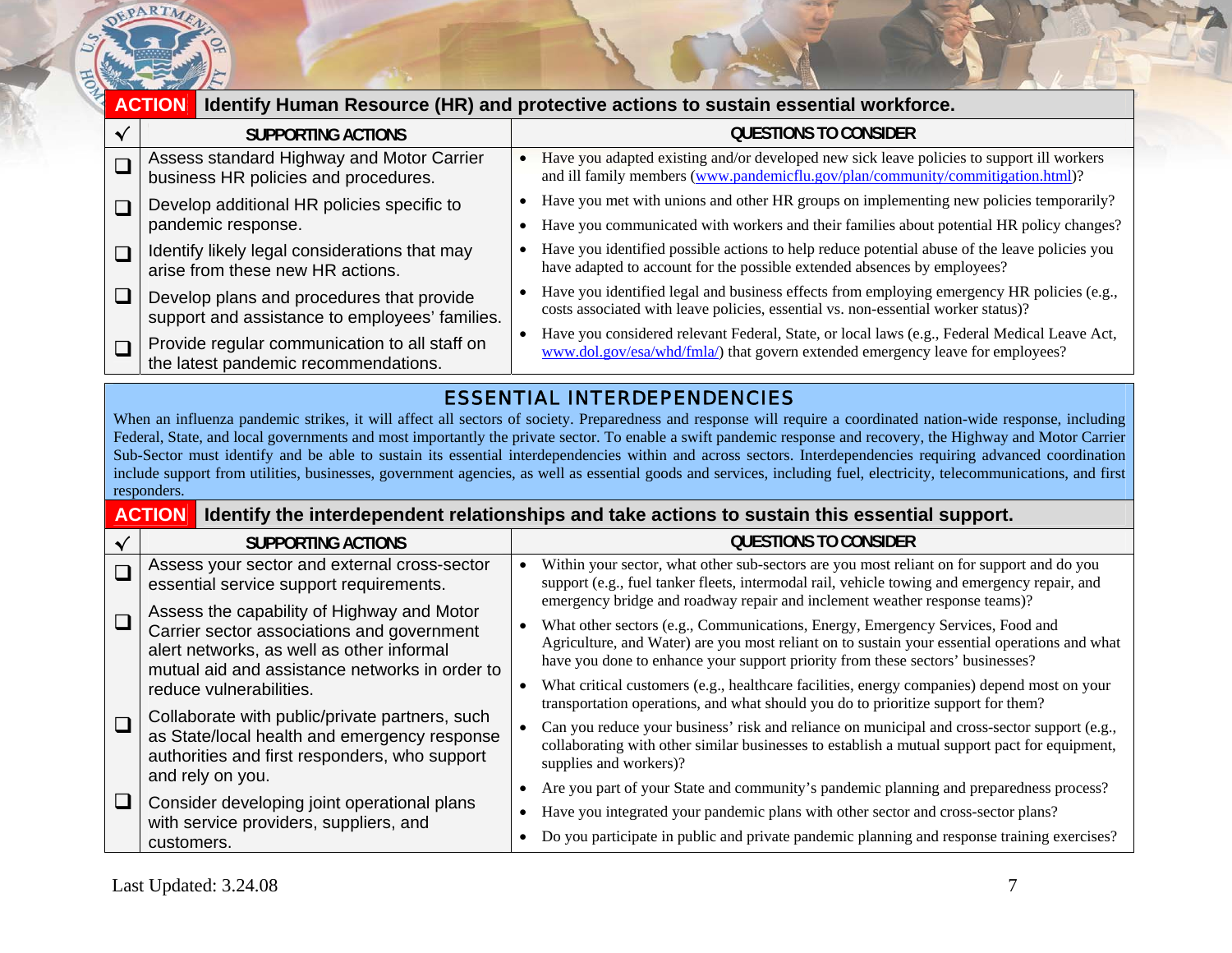

#### REGULATORY ISSUES

In response to an influenza pandemic, the government may provide direct support in the form of vaccines, antiviral medications, and personal protection supplies for essential workers; priority and clearances for a business' supply deliveries; on-site public safety and physical security augmentation. Indirect support may come from governmental relief and waivers from sector-specific regulatory requirements. It is important to understand clearly that businesses should not rely on possible regulatory relief and/or waivers in their pandemic planning. Early discussions with regulatory officials can identify issues that may be appropriate to address before and during an influenza pandemic.

|   | <b>ACTION</b>                                                                                                                            | Identify Federal, State, and local regulatory requirements that may affect business operations.                                                                                                                                                                                                                                          |
|---|------------------------------------------------------------------------------------------------------------------------------------------|------------------------------------------------------------------------------------------------------------------------------------------------------------------------------------------------------------------------------------------------------------------------------------------------------------------------------------------|
| ✔ | SUPPORTING ACTIONS                                                                                                                       | QUESTIONS TO CONSIDER                                                                                                                                                                                                                                                                                                                    |
|   | Identify regulations that, if temporarily<br>modified, would reduce impacts on your<br>critical functions, resources, and workers.       | Are there direct or indirect impacts on business operations that should be addressed by safety<br>requirements (e.g., hours of service, and oversize/overweight regulations) or other response<br>government actions (e.g., border and travel restrictions, enforcement of fuel price gouging)?                                          |
|   | Identify government direct and indirect support<br>options that may be necessary to ensure                                               | Are there temporary waivers to consider (e.g., ensure waivers are valid across all State/local<br>lines, and issuance of International Registration Plan/International Fuel Tax Agreement<br>allowing interstate travel without obtaining fuel and trip permits for each State)?                                                         |
|   | sustaining your business or sector.<br>Coordinate possible direct and indirect support<br>and specific regulatory constraints and relief | What temporary government actions (e.g., EPA/IRS and State waivers and exemptions for<br>fuel taxes, restrictions on purchasing and using off-road diesel fuel for on-road vehicles) may<br>help with business continuity and shortages in essential transportation supplies?                                                            |
|   | options in advance with your appropriate<br>Federal/State/local government officials.<br>Communicate potential relief actions in         | Are there potential temporary relief options specific to an influenza pandemic scenario (e.g.,<br>temporarily waiving CDL certification; recognizing another State's CDL; authorizing drivers<br>to operate on recently expired CDLs, HMEs, and other credentials after DMV/ credentialing<br>offices are closed from pandemic impacts)? |
|   | advance to workers, supporting businesses,<br>insurance carriers and customers.                                                          | What issues may arise from temporarily modifying safety/licensing procedures that business<br>must plan to offset (e.g., insurance carrier restrictions, and greater monitoring by business of<br>drivers who may be allowed to exceed hours of service)?                                                                                |

# IMPACTS FROM COMMUNITY DISEASE MITIGATION STRATEGIES

To reduce impacts from an influenza pandemic, Federal, State, local, and tribal government authorities, as well as private entities, may implement strategies, including: voluntary isolation, voluntary home quarantine, school closures, and social distancing of adults in the community and workplace. The public health and social distancing strategies may ultimately contain the disease and reduce the risk of infection and death, but they also will have potentially significant consequences for businesses. For more information on potential community mitigation strategies, please see CDC's *Community Mitigation Strategies* at www.pan[demicflu.gov/plan/community/commitigation.html](http://www.pandemicflu.gov/plan/community/commitigation.html), particularly Appendix 4 of this document, and Section 3 of the *CIKR Pandemic Influenza Guide* at www.pan[demicflu.gov/plan/pdf/cikrpandemicinfluenzaguide.pdf](http://www.pandemicflu.gov/plan/pdf/cikrpandemicinfluenzaguide.pdf).

#### **ACTIONIdentify effects from mitigation strategies; take actions to reduce negative impacts.**

| SUPPORTING ACTIONS                                                                                                                                 | QUESTIONS TO CONSIDER                                                                                                                                                                            |
|----------------------------------------------------------------------------------------------------------------------------------------------------|--------------------------------------------------------------------------------------------------------------------------------------------------------------------------------------------------|
| Calculate effects of Mitigation Strategies<br>(www.pandemicflu.gov/plan/community/commitigation.html)<br>on your business, workers, and community. | What impacts will the strategies have on worker absentee rates? For example, how will it<br>affect your workers and their families if schools/childcare facilities close for weeks at a<br>time? |